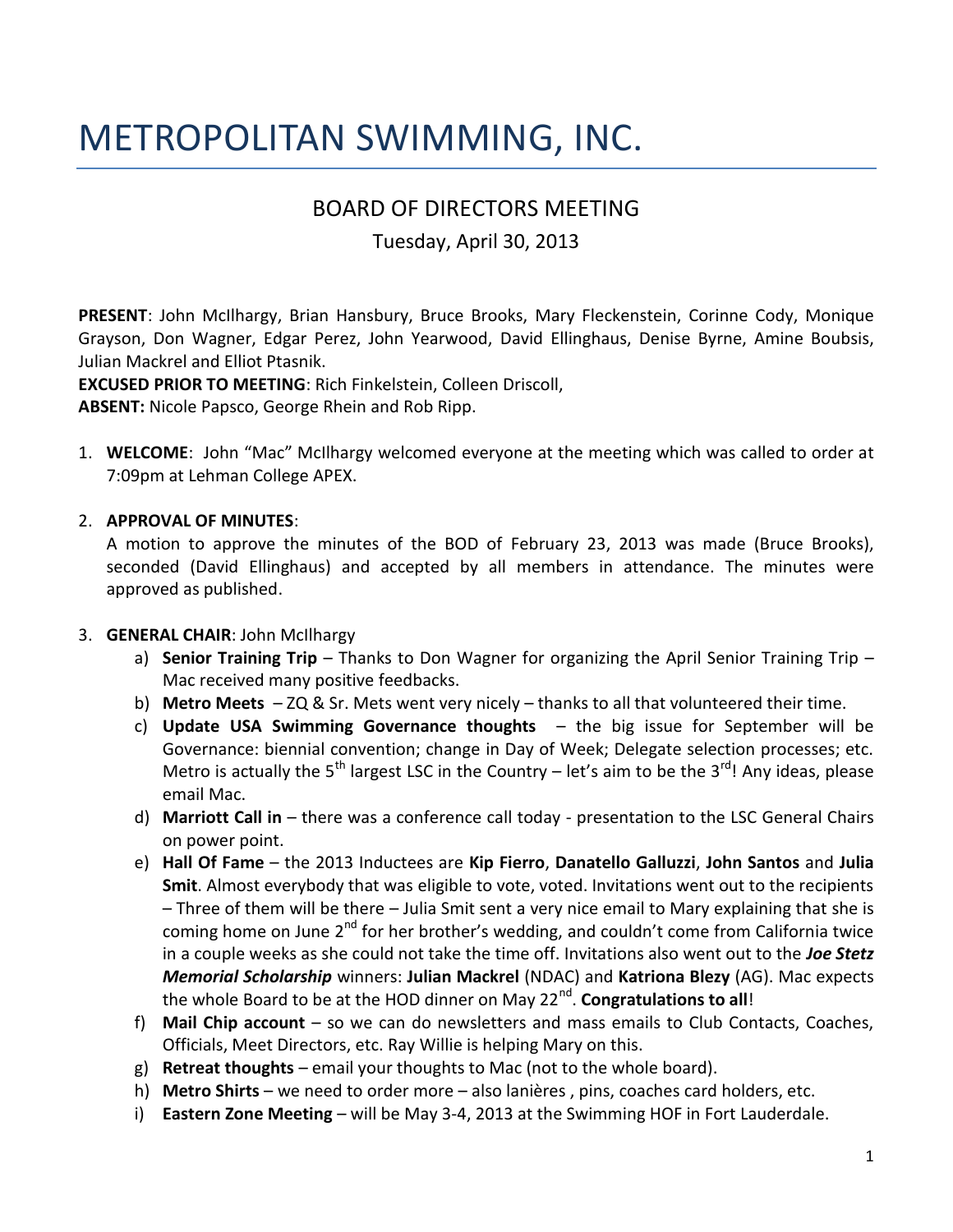## 4. **TREASURER REPORT**: Corinne Cody

- a) The report was available at the meeting. Pretty much everything is on target.
- b) Still some outstanding meet entry fees for Zone Qual. and Senior Mets!!!
- c) Club Excellence is done still waiting for some paperwork to get back.
- d) George will take care of expired CD's and HSBC.
- e) Travel reimbursements NCSA done and almost finished with SCS.
- f) David Ellinghaus announced that there is a new Summer NCSA Junior Championship meet in Indianapolis, IN. Discussion on this re: travel reimbursement (the scy stipend is \$400). A motion was made to include the NCSA Summer Junior Championship meet in the budget for 2013, in light that information about this meet was not made available until March 2013. Criteria for travel reimbursement would be exactly the same as for the Spring NCSA meet.
- g) Hudson Valley Aquatic Center in New Windsor (near exit 17 of the Thruway). The Town of New Windsor is providing the land; it will be a Myrtha pool 50 meters, 10 lanes; zero grade entrance; still in early stages of planning – this would be great especially for all teams of Hudson Valley North. The Metro BOD will support this project in any way we can and we will see how this progresses.

#### 5. **FINANCE CHAIR**: George Rhein

George was not in attendance at the meeting

#### 6. **ADMINISTRATIVE VICE CHAIR**: Denise Byrne

- a) Post meet reports too many teams are still using the old sheets.
- b) Meet surcharges still have problems with one team –bidding for 2013-14 meets will not be allowed for that team until the money is paid to Metro, as the team is not in good standing.
- c) Meet Directors Denise has a master list that she updates regularly.
- d) Club Achievement 4 teams will receive Grant money for 2011-12: AGUA, COND, LGAC and LIAC. The total disbursed to the 4 teams this year is \$13,400.
- e) P&P Manual we need to strengthen the wording and definitions issues many loopholes need to be fixed.

#### 7. **DISABILITY**: Denise Byrne

- a) Edgar and Denise attended a Disability Clinic in Newton Square, PA (Middle Atlantic) Mallory Weggemann (2012 Paralympics Gold Medal winner) was a very inspirational guest speaker.
- b) Middle Atlantic approached Denise & Edgar about the possibility of hosting a Disability Clinic next year (maybe in cooperation with NJ and AD) – maybe at Lehman.
- c) June 2014 New Jersey will be the host for the Special Olympics. Denise would like to attend and suggests including an athlete and an official.
- d) Metro has only a small number of athletes with disabilities we need to encourage more kids to register but many do not want to be "labeled". It is to the advantage of the swimmers to be on those lists as it gives them more opportunities to do things.

#### 8. **SENIOR CHAIR**: Don Wagner

- a) Training Trip 20 athletes and 4 coaches. Trip was very worthwhile.
- b) Very long discussion about the trip Timing of the trip needs to be changed Winter or Spring breaks – many kids can not afford to lose more school days after the championship season. Maybe do a weekend clinic instead – also, many coaches don't want their swimmers to be coached by other coaches.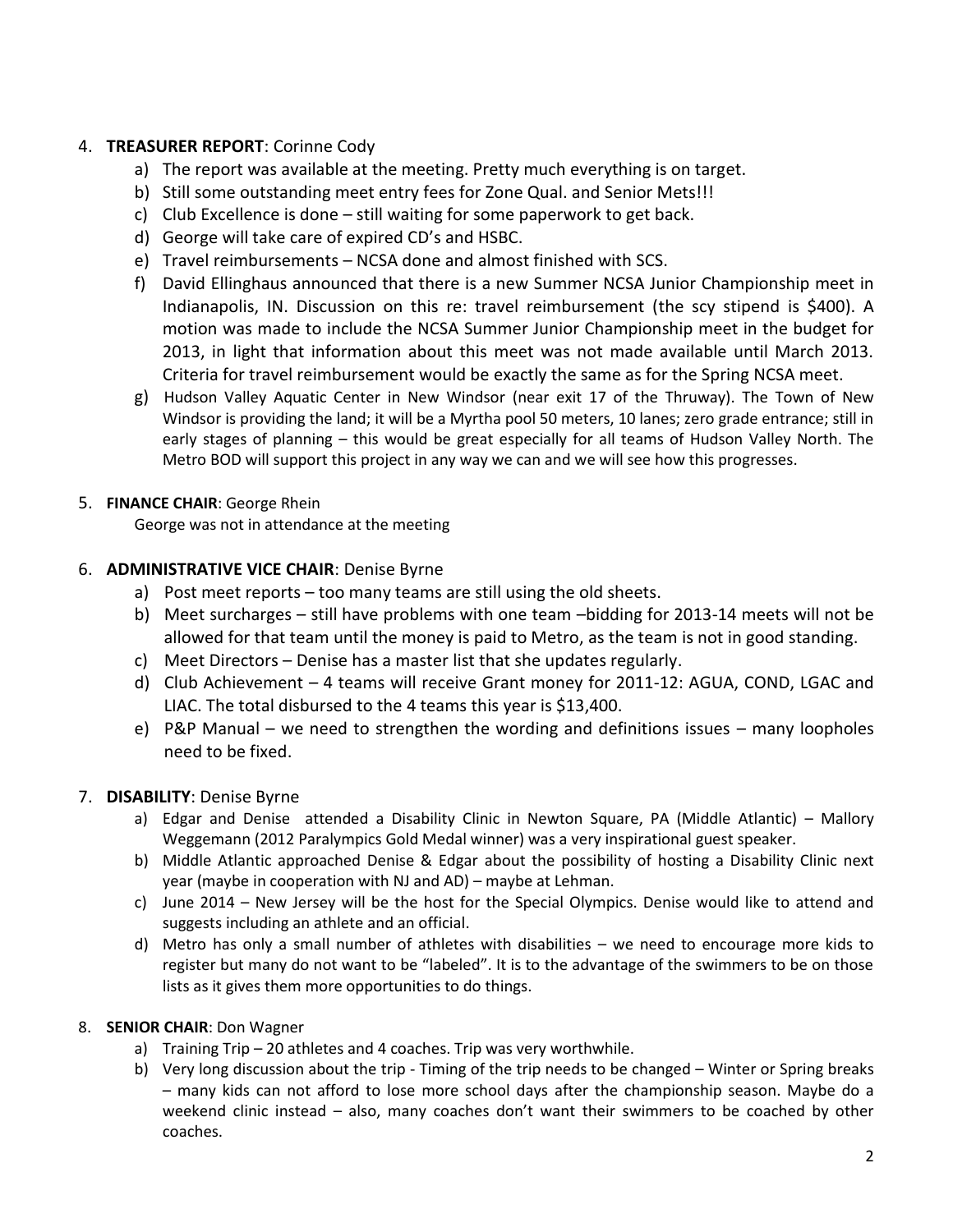- c) Power Point hard time figuring out had to go far down the list to get swimmers to attend.
- d) Discussion about Senior Budget vs Age Group (Zones) budget –
- e) The format of the Trip needs to go back to the Senior Committee (Rachel Stratton-Mills, Dave Ferris, John Collins, Don Wagner) about the Trip – selection – timing of trip – process of organization of trip – how do we justify having the kids going to Zones pay almost \$400 to attend Zones while Metro pays \$20,000 for 20 kids and 4 coaches to attend a training trip (no one else in Metro gets a free ride to anything. Athletes dropped out at the last minutes – there was no real commitment. We need all info to be completed by a certain date (correct name, birth date, monetary deposit.
- f) Club Excellence are the coaches of those teams actively involved with the Senior Committee?

## 9. **AGE GROUP CHAIRS**: John Yearwood and Edgar Perez

- a) Zones biggest comeback kids swam well thanks to Brian Hansbury and Elliot Plastnik for their help.
- b) Parents are complaining about the amount of \$ they must pay for the kids to attend Zones. The budget for Zones should be increased to meet the expenses. Age Group Committee needs to put a proposal together to see how we can help the swimmers at Winter Zones.
- c) A motion was made to eliminate the Metro Team suits from the mandatory uniform list for Zones and add it on the Optional list – rationale is that kids have their own favorite "fast" suit and have a hard time adjusting to a new suit at Zones – and most of the LSC's do not use an "LSC" suit. The motion was seconded and approved by all in attendance – **motion carries**.

#### 10. **COACHES REPRESENTATIVE**: Amine Boubsis

- a) A Coaches Committee meeting took place before the BOD Amine announced that the Senior Coach of the Year is **Rachel Stratton-Mills** (Asphalt Green) and the Age group Coach of the Year is **Verny Rodriguez** (La Guardia). Congratulations to both.
- b) The application and selection process will be reviewed and updated for next year.

## 11. **ATHLETES' REPRESENTATIVES**: Julian Mackrel and Nicole Papsco

Nicole was not in attendance at the meeting. Julian mentioned that the Athletes' Facebook page has about 800 athletes.

#### 12. **TECHNICAL PLANNING**: David Ellinghaus

- a) The Technical Planning meeting will take place on Tuesday, May  $7<sup>th</sup>$  at 6:30pm at the Boys & Girls Club of Northern Westchester in Mount Kisco.
- b) Tentative Calendar for 2014 Championships:
	- Zone Team Qualifier February 15-17, 2014
	- Winter Senior Mets February 20-23, 2014
	- Silver Championships February 28, March 1-2, 2014
	- 8 & Under Champs March 8-9, 2014
	- Junior Olympics Short Course March 14-16, 2014
	- Bronze Championships March 21-23, 2014
	- Eastern Zones probably March 27-29, 2014 (will be decided at EZ meeting)
- c) Proposal: Alternative 15 & Over Metro Swimming Championships proposed by Alexis Skelos of LIAC. A copy of the proposal was available at the meeting.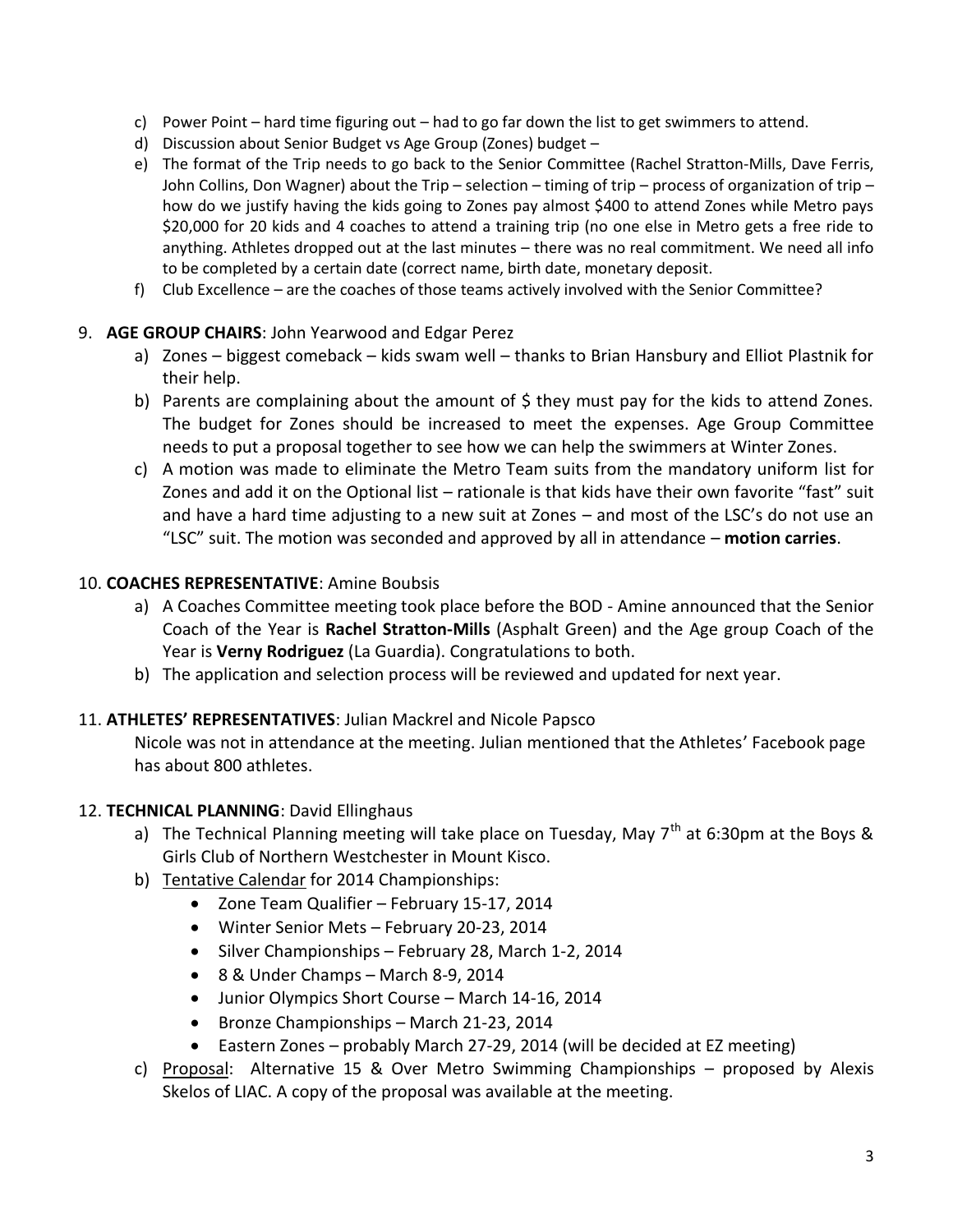- Move the 10-Under to the morning sessions at JO's so that they swim their timed final events at the same sessions as 11-12 and 13-14 swimmers.
- Add a new 15 & Over Team Championship meet for the 15-18 Metro swimmers cuts from Silvers (inclusive) to 1/100 of Sectional cuts – no more 15-18 in JO's or maybe even in Silvers.
- d) Proposal: Split the age groups at the 8-under championship: for example: 8 year-olds at one session; 7 & Unders at the other.

## 13. **OFFICIALS CHAIR**: Bruce Brooks

- a) There will be an LSC Officials Chair National Meeting in May in Orlando, Florida
- b) Background Checks talks of including more people to do background check (timers????)
- c) Try to recruit more officials there are 2 teams in Metro with more than 400 swimmers one has 1 official and the other has none!
- d) Bruce spoke about challenges of interpretation/clarification of some rules at meets
- e) Clinic at AGUA at noon on Saturday, May 25<sup>th</sup> new officials contact Bruce Brooks at [bbrooks124@gmail.com](mailto:bbrooks124@gmail.com)

## 14. **REGISTRATION CHAIR**: Mary Fleckenstein

As of today: Metro has 9,915 athletes; 510 coaches; 225 officials and 150 others

## 15. **NATIONAL TIMES VERIFICATION / TOP 16**: Monique Grayson

- a) Meet name MUST follow this pattern: YEAR MR TEAM Meet Name for example: 2**013 MR PATS** (or Patriots) **May Long Course Meet** and not Patriots 2013 May Long Course Meet
- b) Do not use only CAPITALS and do not add dashes "–" between each word
- c) When there is a problem at the meet (yellow or blue line in Meet Manager) , please check the timers watches times and add them manually in backup 2 and backup 3 – don't just change the time without first adding the watches times.
- d) Try to add the DQ codes as it does help the coaches (and the swimmers and parents).

## 16. **WEB PAGE COORDINATOR**: Monique Grayson

- a) Many thanks to Peter Smit for spending days cleaning the malware out of the files on the web site
- b) Top 25 instead of Top 10 for the Top Times Updates? Opinion on this?
- c) I try to have the new Top times once a week, mid week, after all the previous weekend meets are in SWIMS.

## 17. **SAFETY/SAFE SPORT COORDINATOR**: Brian Hansbury

- a) New report of Occurrence for incidents online reporting only.
- b) Raising awareness about prevention of abuse in Sport. Hotline is available at USA Swimming
- c) Also education for athletes and parents about inappropriate contact, physical, emotional and behavioral boundaries. <http://www.usaswimming.org/protect>
- d) Meeting at the end of July: Air Quality problems; Risk Management; Racing starts; Education (Team travel; chaperones; male/female chaperones/coaches ratio; meet photographers; meet hosts responsibilities; meet marshals)
- e) Athletes are not allowed to room with a coach unless it is an immediate family member